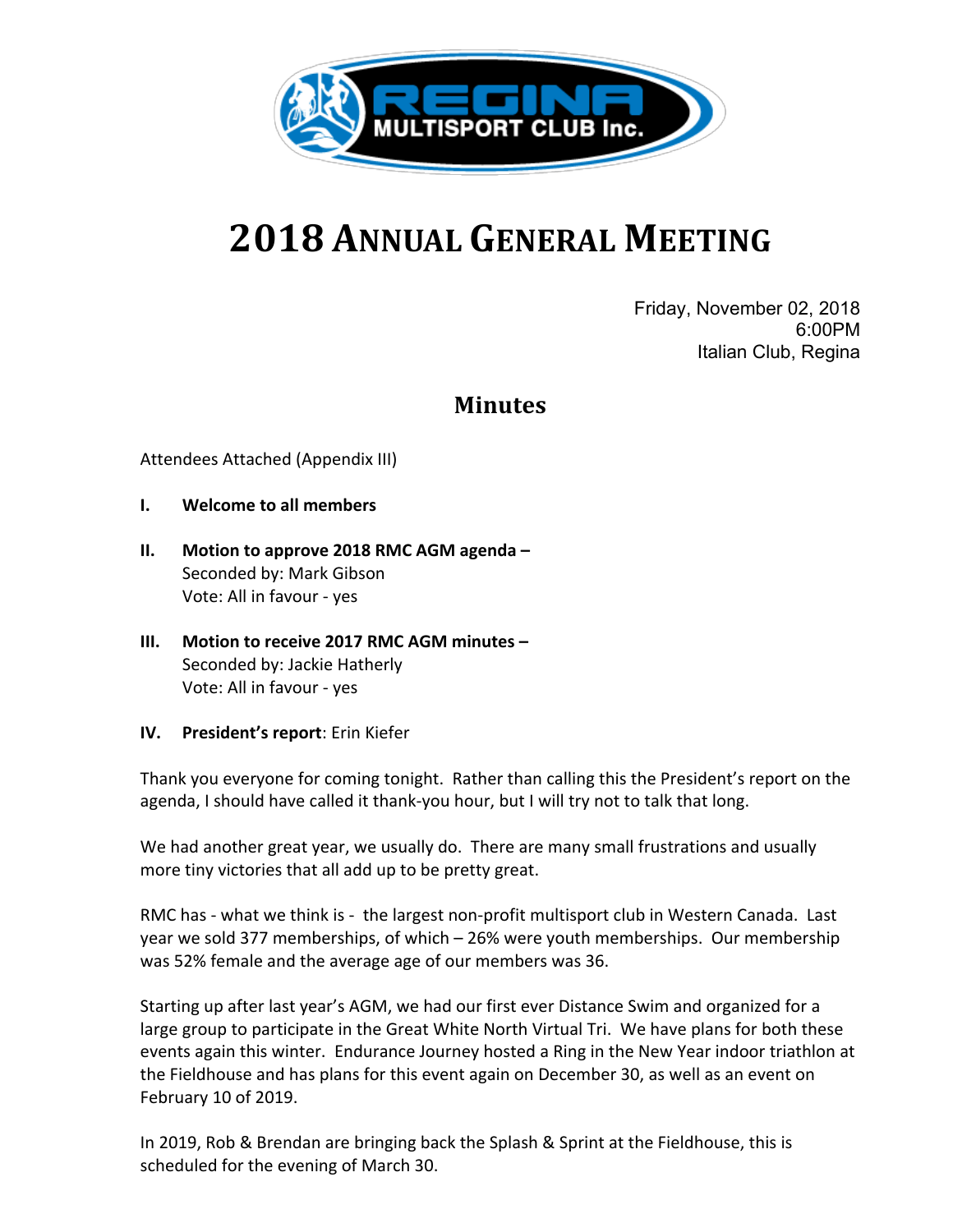A great cross section of RMC members won provincial awards from Tri Sask this past year, including: Rookie of the Year Nata Kolesova, Youth Athlete of the Year Molly Lakustiak, Volunteer of the Year Theresa Gibson, Female Long Course Athlete of the Year Maja Kralovcova, Male Long Course Athlete of the Year Jim Greenwood, Coach of the Year Sean Hooper, and Male Provincial Athlete of the Year Brennan Smith.

This race season we offered free swim clinics for BGMI & the Women's Race, and partnered with the RODS to set up the Lawson with swim buoys open water style for the Anna Rondeau Memorial Open Water Swim. We also have plans to partner with RODS on that event on June 2 2019.

As the lakes warmed up, Shaun Grundle & Rob Nelson launched the Race Ready Series, which consisted of 3 nights of swim/run race intervals and Brendan Mackenzie provided us with free coaching at those events.

Although we are always beating the bushes for volunteers, everything always comes together. We had about another 175 individual people volunteer this year. This was the first year we handed out free volunteer T shirts and we thought our Do Great Things t-shirts were a huge hit and really helped volunteers stand out. Seeing all the blue shirts also highlighted how many volunteers we have onsite at races.

Erin commented on registration stats, outlining memberships, events and training. It was noted that a late spring impacted Icebreaker events, particularly Kids of Steel participation. Construction was, and will be, a challenge for Rise & Tri. A re-organization of swim classes resulted in fewer swim offerings and less swim registrations. (Information attached in appendix I).

Club members also enjoyed gathering at races outside of the city, members gathered at races in Oliver, Stoney Plain, Calgary, Mont Tremblant and Riding Mountain and showed the strength of the RMC community.

Tarra has taken on the responsibility of leading the clothing orders and arranged for a second order of Relentless Motivated Confident hoodies and tank tops this fall, and has now also arranged for a BOGO hat order before Christmas. There will be another technical clothing order this winter.

Our junior team of 12 to 19 year olds had another very successful year with the team continuing to attract new talented recreational and competitive athletes. This summer all of the athletes had excellent performances at various events, including many podium and top 5 finishes at National events, which is truly phenomenal. Many of our athletes also won provincial titles. (Information attached in appendix II).

Again this year Western Cycle sponsored the Thursday Night Rides with a \$500 gift card, drawn based on participation. Thank you to Lou Schwindt and Tara Fuchs for leading these rides over the summer and congratulations to James Feuring, the winner of the gift certificate.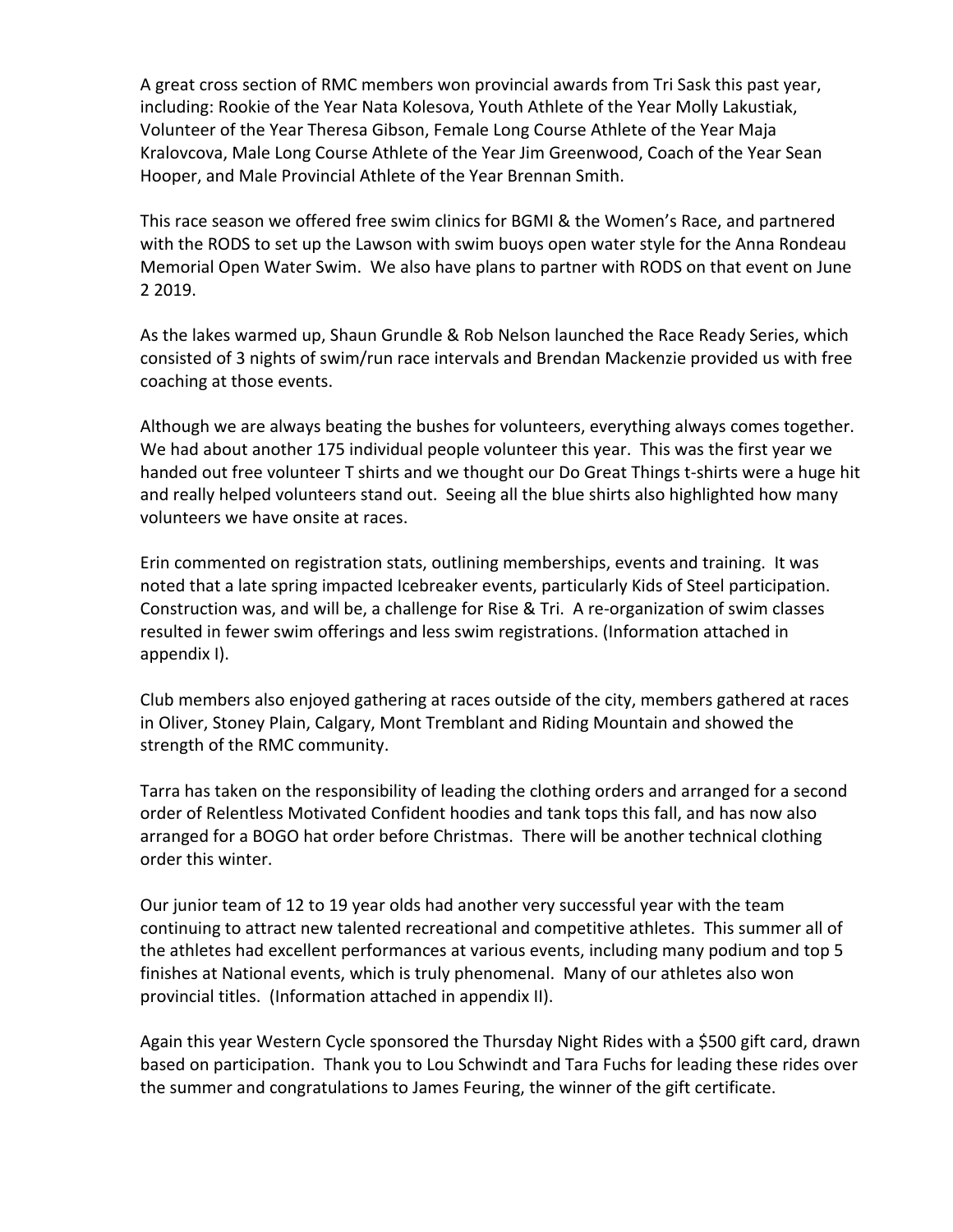Also, without fail. Brianna Hodges & Lauren McLellan have been leading Friday Morning Run Crew since last fall. They meet every Friday morning at the U of R outside the pool doors. Run starts at 6am and you should all join them!

We were also proud to support Maja at the Ironman 70.3 World Championships in South Africa this fall with \$1000 from our Masters Athlete Fund. As we only had 1 applicant this year, the RMC will make up to \$7,000 available to athletes travelling to World Championship events in 2019 and in 2020. This will remain capped at maximum \$1000 per athlete, but with many people qualifying for, and accepting world championship spots at the Echo Lake Multisport Festival, we hope that this will help support more athletes who are planning to travel in 2019.

Thank you to our event sponsors Campbell & Haliburton Insurance, Spoke N Hot, Western Cycle, and Endurance Journey. Also thank you to Freddy at Dutch Cycle who provided free bike fits for juniors this winter. Also thank you to Mackie Equipment & Doug Mackenzie with Natasha Blaisdell Realty for sponsoring our new swim buoys. And thank you also to Level 10 who brought out equipment and staff to set up a free kids play zone at the Women's triathlon to keep the whole family entertained on race day.

## **V. Financial report**: Katelle Gillingham

The RMC had another successful year.

The first page that I will start on is the statement of financial position which shows the assets, liabilities and net assets of the club at August 31, 2018. During the year the cash decreased significantly as the board chose to invest money in two term deposits totaling \$30,000, pay off the outstanding liabilities from the prior year and invested in equipment for the club.

RMC had a net loss of \$11,000 in 2017-18. The races and training held throughout the year were profitable. The main loss in the current stemmed from the youth program. Despite the loss the Club is in a healthy financial position with sufficient assets to cover liabilities. Due to the profits we ware earned in the prior years our accumulated net assets is still \$50,000.

Our races were very successful this year with a total profit of about \$9,000 which is up from last year's profit of \$5,000.

Our adult training posted a total profit of about \$3,000. The profit decreased from the prior year as we offered less swimming with no Sunday night class or spring class. Cycling, brick training and strength training still saw similar classes and attendance in the current year.

The youth team is showing a deficit of about \$8,500 in 2018, however in 2017 the team had a profit of \$4,200. As this group grows and takes on more training time and more members we are working to smooth the costs and ensuring facility costs are being appropriately accounted for. In 2019 the youth team will take over overseeing their finances to ensure that revenues are in line with expenses.

The club incurred about \$30,000 of other expenses, which includes costs for our AGM, the bookkeeper that was brought on during the year and several equipment purchases made during the year such as the purchase of the arch, paddle board, swim buoys and a range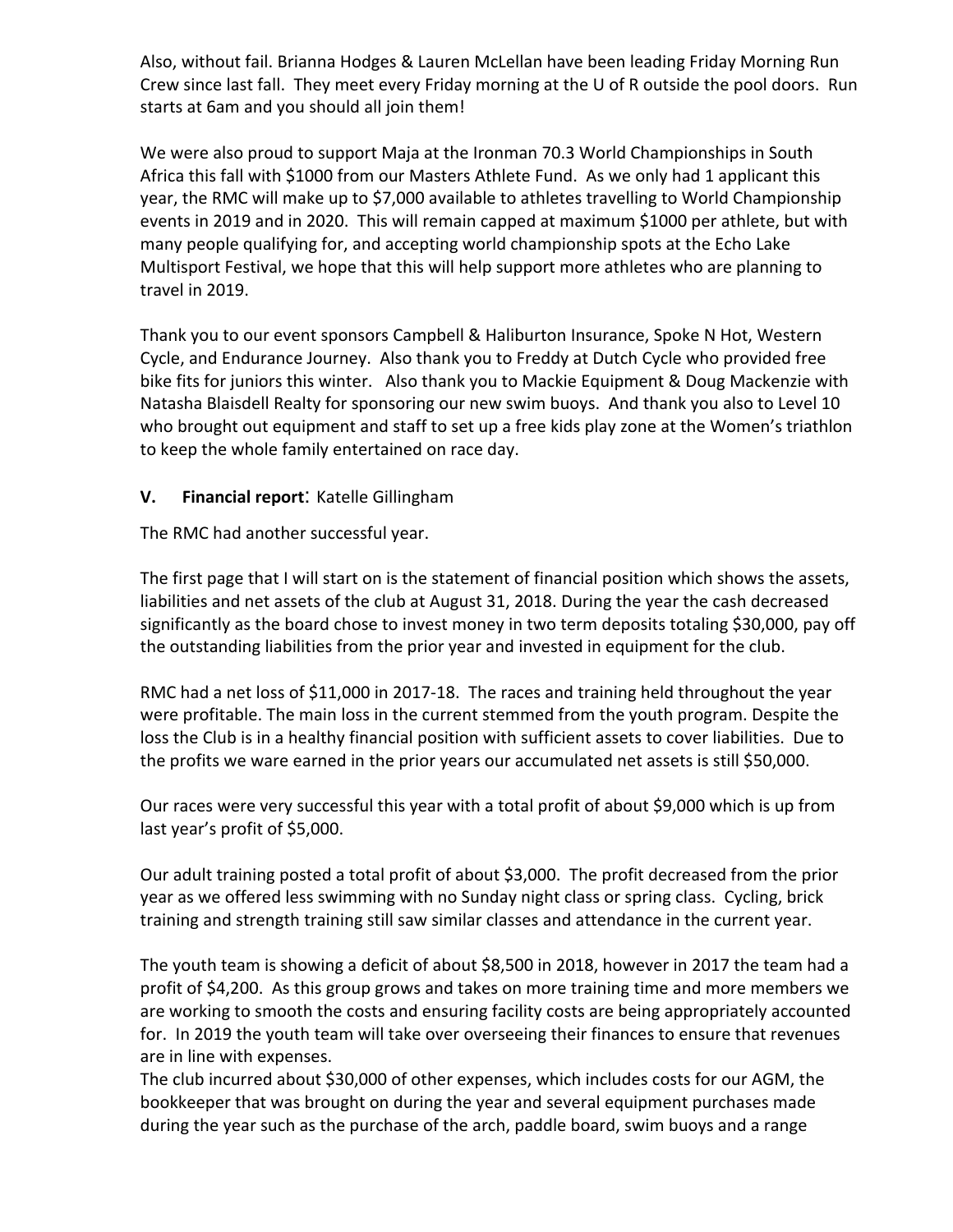finder. The RMC did receive some very generous sponsorship for the purchase of some of this equipment. 

As the club still continues to have a healthy cash balance, the Board has decided to continue with our Master's athlete fund to sponsor qualified athletes representing the club while competing at international championship events. A pool of \$5,000 will be divided equally among eligible athletes, to a maximum of \$1,000 per athlete. In the current year only one application was received therefore our expense was only \$1,000. As Erin noted the remaining \$4,000 will roll over into next year to be paid out with next years \$5,000.

## **Motion to receive the 2017-18 financial statement**:

Seconded by: Brianna Hodges Vote: All in favour - yes

## **Motion to forego a full audit of the 2018-19 financial statement and opt for a review:**

Seconded by: Rob Nelson Vote: All in favour - yes

## **VI. Terry Hooper Tenacity Award**

James Lorenzen was recognized for his commitment to developing a University of Regina Triathlon Club and his community spirit.

## **VII. Proposed Bylaw Amendments: Rob Nelson**

Rob proposed bylaw amendments. The amendments are significant in nature, and substantially align RMC's bylaws with TriSask's bylaws. Bylaws were last amended in 2017. Major changes from our old bylaws to our new ones include:

- Member categories changed from Adult and Youth (17 and under) to Adult, Junior (15-19) and Child  $( < 15)$
- Removed Section 4.1.b, that allowed a Member to be expelled by a 2/3 vote of the Board, and changed Section 4.1.a to make a maximum suspension of 2 years
- Board quorum changed from a majority of Board members to 60%
- Removed the requirement for a minimum of 3 Board members
- Added a provision to allow the Board to appoint Board members if there are vacancies after an AGM
- Added Section 7.4 which covers instances where a Director position is vacated for various reasons
- We require at least 4 Board meetings per year
- Club Members can attend Board meetings if they choose
- Notice of AGM is changed from between 7 and 50 days to 28 days
- Added a rule stating that questions/proposals at meetings of Members be resolved by a majority vote except bylaw changes which require 2/3 of the vote
- Signing authority for contracts and documents is any two Directors, one of which must be an Officer. The Executive Committee can also delegate authority to sign specific contracts and documents, such as needed at times by Race Directors
- Signing authority for Club funds is changed from any two Officers to any two individuals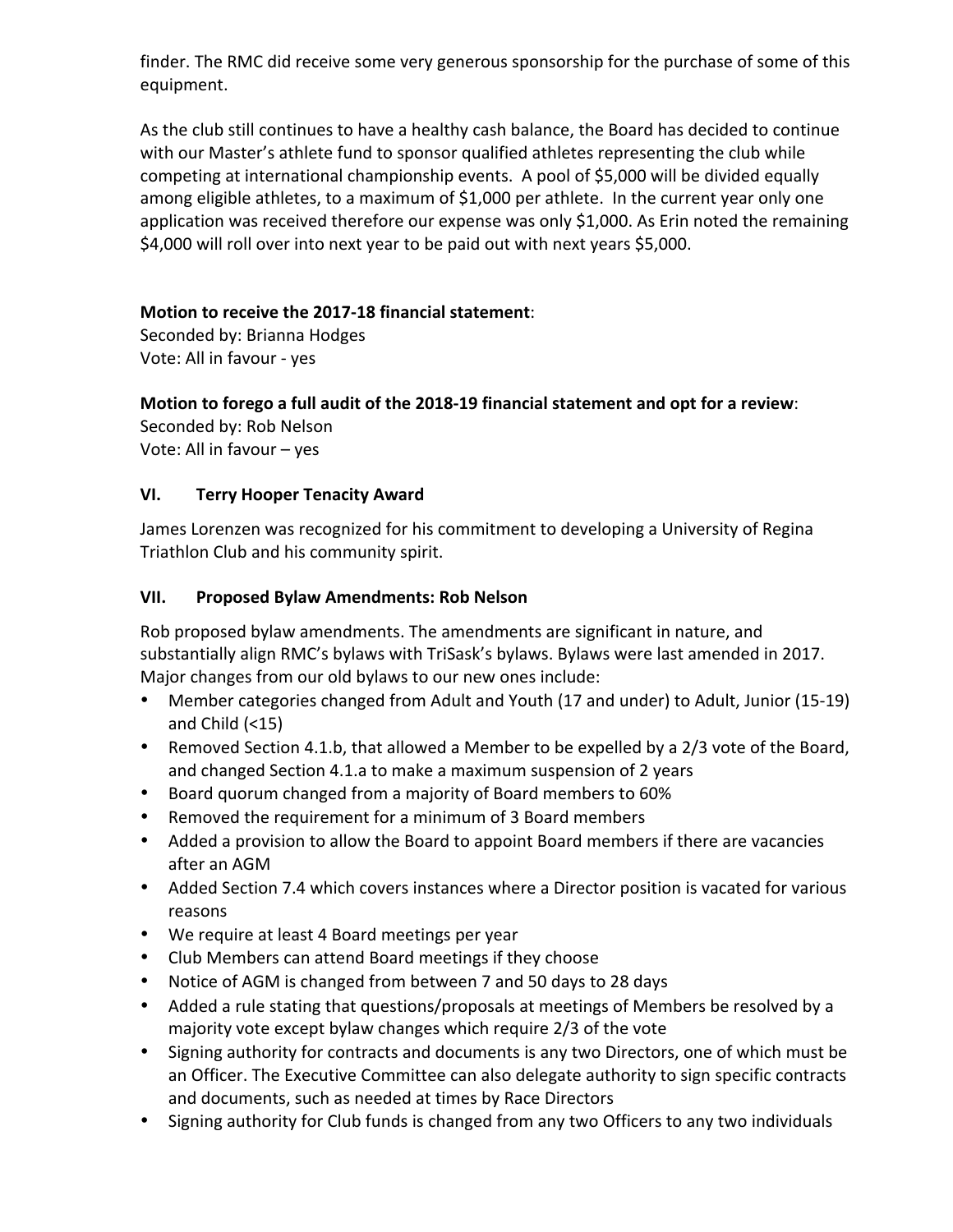## **Motion to adopt the revised bylaws as stated:**

Seconded by: Tarra Dubreuil Vote: All in favour - yes

## **VIII.** Comments from the floor

## **IX. Elections**

Thank you to Katelle Gillingham, Derrick Mann, Leah White, Theresa Gibson, and Erin Kiefer who are retiring from the Board.

Due to large turnover of Board this year, it is proposed that 2018-19 be a "reset" year, where half of the positions are elected for one year, and half for two, with the intention of staggering board turnover in future years.

| President                         | <b>Rob Nelson</b>     |
|-----------------------------------|-----------------------|
| <b>Vice President</b>             | <b>Tarra Dubreuil</b> |
| Secretary                         | Doris Burdon          |
| Treasurer                         | <b>Gary Thiel</b>     |
| Website & Registrations           | Deanne Selinger       |
| Junior Team                       | Deb Bryden            |
| Training & Facilities Coordinator | Kerri Hysuick         |
| <b>Volunteer Coordinator</b>      | Jamie Mimbs           |
| Member at Large                   | Kaytlyn Criddle       |
| Member at Large                   | Mike Parkinson        |
|                                   |                       |

Call for nominations from the floor (repeated  $3$  times) – No nominations brought forward

## **Motion to approve the slate of candidates:** Erin

Seconded by: Brianna Hodges Vote: All in favour - yes

**X.** Prize draw: Jori Perras was the winner of a Kurt Kinetic prize package, drawn by Dane Stennes. 

A prize was also drawn for participation in the Friday Morning Run Crew, Jennifer Seaman won a prize package from Fresh Air Experience.

## **XI. Motion to adjourn:**

Seconded by: Theresa Gibson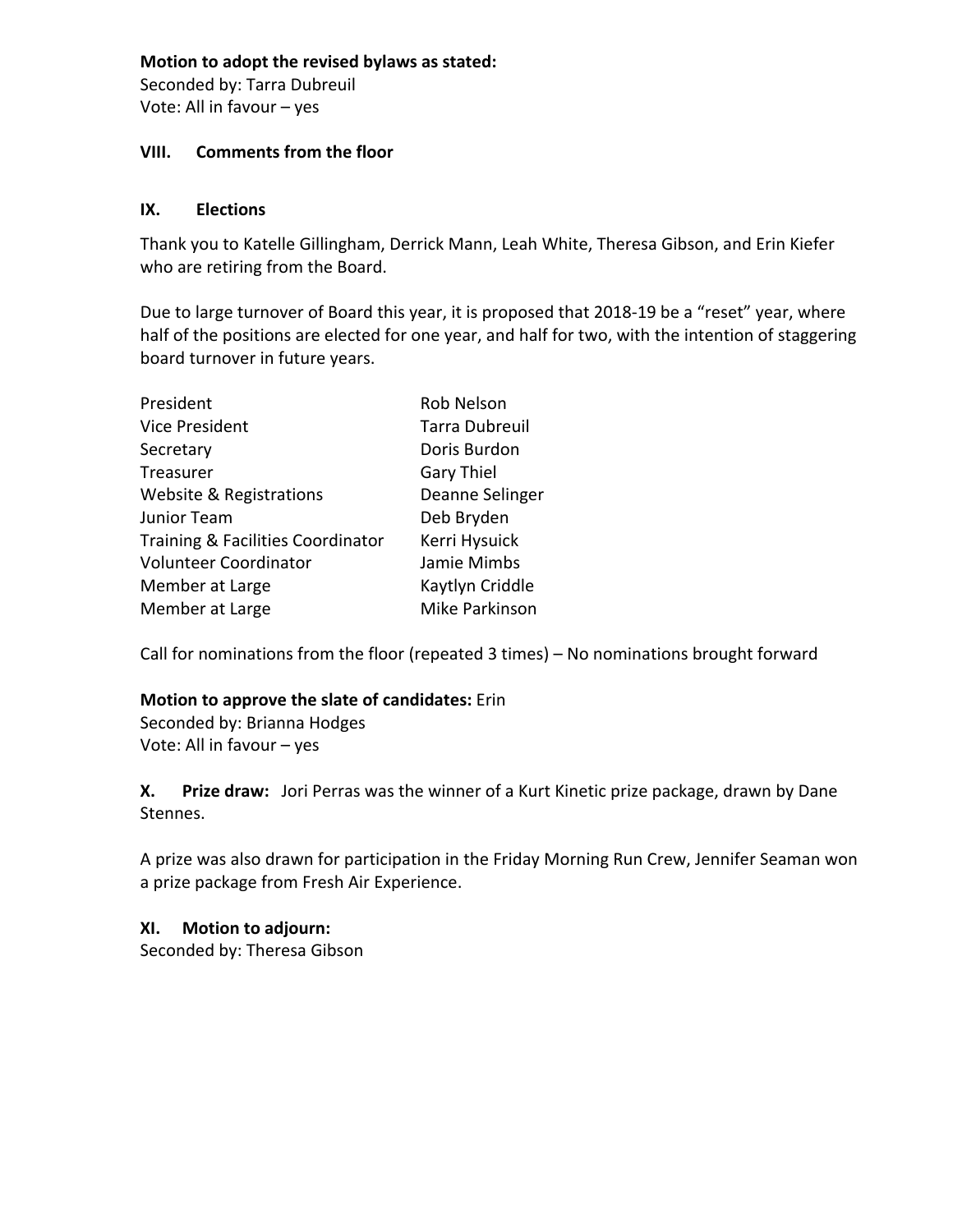## **Appendix I – Registration Stats**

|                                     |         |                |                |                | Change<br>2016-17                                       |        |
|-------------------------------------|---------|----------------|----------------|----------------|---------------------------------------------------------|--------|
|                                     |         |                |                |                | to                                                      | %      |
| <b>RMC Registrations</b>            | 2014-15 | 2015-16        | 2016-17        | 2017-18        | 2017-18                                                 | Change |
| <b>Training Registrations</b>       |         |                |                |                |                                                         |        |
| Swim                                | 125     | 170            | 219            | 149            | (70)                                                    | (47)   |
| Indoor Cycle                        | 51      | 41             | 72             | 61             | (11)                                                    | (18)   |
| <b>Brick</b>                        | 24      | 13             | 17             | 21             | 4                                                       | 19     |
| Strength                            | 50      | 62             | 78             | 76             | (2)                                                     | (3)    |
| <b>Total Training Registrations</b> | 250     | 286            | 386            | 307            | (79)                                                    | (20)   |
| Youth Program Participation         |         |                |                |                |                                                         |        |
| Fundamentals (7 - 12)               | 48      | 50             | 36             | 37             | 1                                                       | 3      |
| Junior Rec & Comp (12 - 19)         | 12      | 19             | 23             | 29             | 6                                                       | 21     |
| <b>Memberships Purchased</b>        |         |                |                |                |                                                         |        |
| Adult                               | 304     | 258            | 294            | 279            | (15)                                                    | (5)    |
| Youth Memberships                   | 67      | 96             | 79             | 98             | 19                                                      | 19     |
| <b>Special Event Registrations</b>  |         |                |                |                |                                                         |        |
| Yoga & Beer events                  |         |                |                | 29             |                                                         |        |
| Distance Swim                       |         |                |                | 64             |                                                         |        |
| <b>First Aid Training</b>           |         |                |                | 10             |                                                         |        |
| Virtual Tri                         |         |                |                | 41             |                                                         |        |
| Easter Break Free Swim Classes      |         |                |                | 40             |                                                         |        |
| <b>BGMI Swim Clinic</b>             |         |                |                | 26             |                                                         |        |
| Women's Swim Clinic                 |         |                |                | 32             |                                                         |        |
| Race Ready series                   |         |                |                | 45             |                                                         |        |
| Youth Summer Camp                   |         |                |                | 15             |                                                         |        |
|                                     |         |                |                |                | Change                                                  | %      |
| <b>Race Registrations</b>           | 2015    | 2016           | 2017           | 2018           | 2017 to 2018 Change                                     |        |
| Icebreaker                          | 100     | 108            | 137            | 110            | (27)                                                    | (25)   |
| Kids of Steel                       | 124     | 117            | 109            | 75             | (34)                                                    | (45)   |
| See Jane Tri                        | 139     | 0              | 0              | $\bf{0}$       | $\mathbf 0$                                             | 0      |
| See Dick Tri                        | 26      | $\overline{0}$ | $\overline{0}$ | $\overline{0}$ | $\overline{0}$                                          | 0      |
| Women's Only                        | 48      | 53             | 125            | 149            | 24                                                      | 16     |
| Echo Lake                           | 109     | 91             | 190            | 245            | 55                                                      | 22     |
| Rise and Tri                        | 0       | 97             | 96             | 61             | 35)                                                     | (57)   |
| <b>Total Race Registrations</b>     | 546     | 466            | 657            | 640            | (17)                                                    | (3)    |
|                                     |         |                |                |                | Change                                                  | %      |
| <b>AGM Attendance</b>               |         |                |                |                | Nov 2015 Nov 2016 Nov 2017 Nov 2018 2016 to 2017 Change |        |
| Members attended                    | 39      | 57             | 66             |                | 9                                                       | 16     |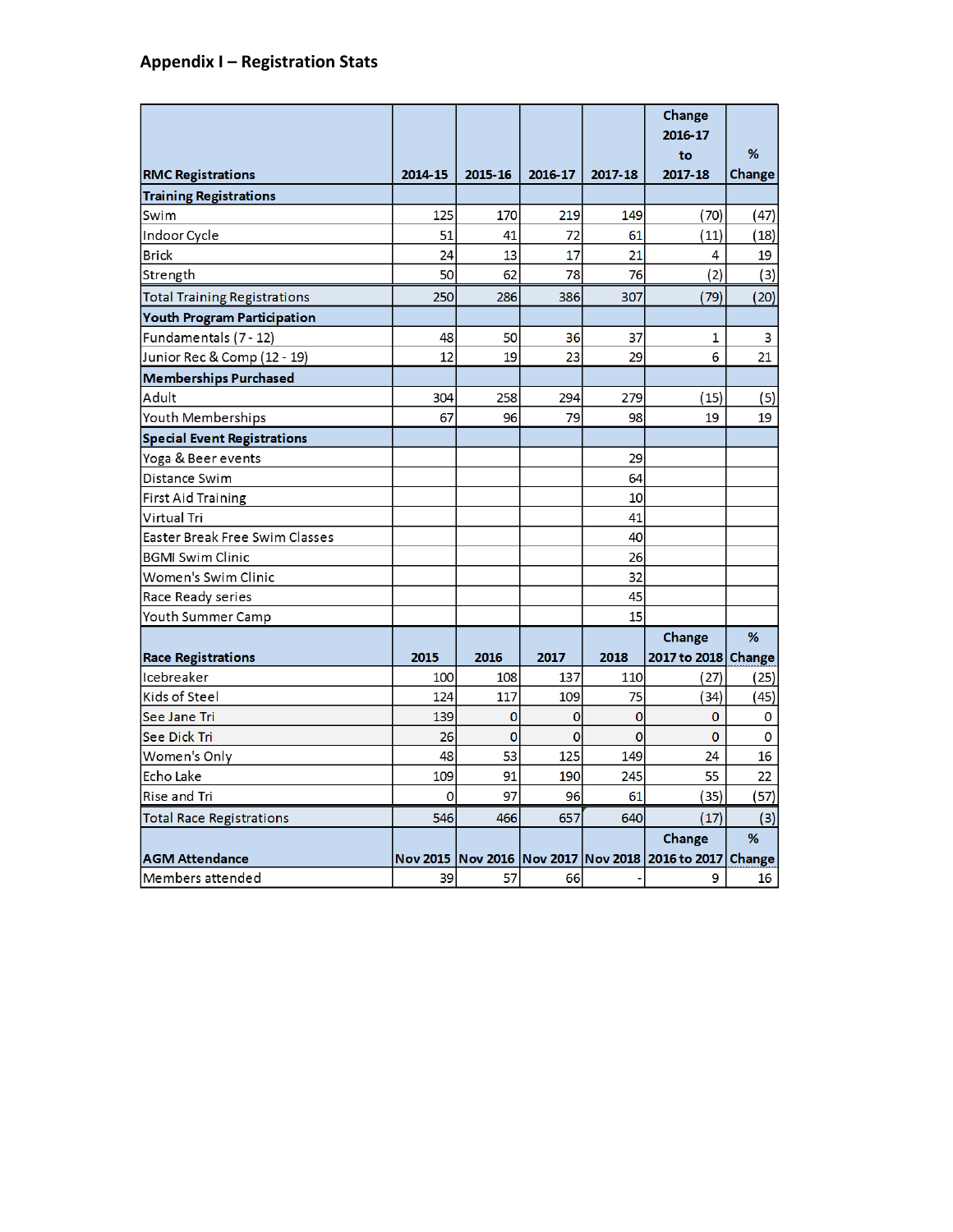### **Appendix II – Junior Team – Coach's Report - Brendan MacKenzie, November 2, 2018**

Our summer schedule had athletes racing in the following events:

#### **Pike Lake, SK**

We had strong results with placings as well as number of athletes attending races. Kaelen Kolb placed 2<sup>nd</sup> overall and was our Provincial Champ at Living Sky (Western Qualifier for Nationals) Natalia Kolesova placed  $10^{th}$  overall and was our provincial Champion in the Junior Girls. Molly Lakustiak paced  $1^{st}$  with Ella Perras placing  $2^{nd}$  in the province for Youth Girls. Alex Kolesova placed 2nd in the provincial Championships for Youth Boys.

#### **Toronto ON**

Kaelen Kolb and Natalia Kolesova both qualified to represent Sask at National Mixed Team Relay Championships. They both had strong races and got to do the flying dive and helped Sask to place top 10 out of close to 20 teams.

#### **Edmonton, AB**

Edmonton saw a large group of Sask athletes competing and is a great venue with the ITU Elite race as well as a Mixed Team Relay. The kids got to meet a lot of the pros and watch them race. We had strong performances as usual with Kaelen Kolb Placing  $3<sup>rd</sup>$  overall. Natalia Kolesova led our girls placing  $4<sup>th</sup>$  overall just missing the podium!

#### **Swift Current, SK**

We had a lot of Sask kids at this event and it was great to see another Draft legal race in our province. 28 athletes in total competed in the Draft Legal Supersprint with 18 of them being from Saskatchewan. We had 2 race formats with a Supersprint and a team Aquathon which was a blast as we had older stronger athletes with our younger and newer athletes which made for a fun race!!!

#### **Kelowna, BC**

This was to be National Championships for our U23/Junior athletes as well as a good opportunity to see where our youth are at across the nation. Unfortunately, due to smoke the events were all cancelled and our athletes really missed out. We put on a fun Team Sask indoor Aquathlon of girls vs the boys and still made something fun out of it. Everyone had a nice vacation in BC after.

#### **Cross Country**

Dryden Deobold was our PeeWee champ in the Novice division. Henry Bristol won Bronze in the Bantam Boys Division.

Molly Lakustiak was out provincial champ in the youth Girls with Ella Perras winning the Bronze.

Molly, Ella and Natalia won the overall team championship for the Youth Girls.

Kaelen Kolb won the Bronze in the Youth Men's Division.

Kaelen, Molly, and Ella will go to Kingston to Represent the RMC and Sask at Nationals.

We had more kids racing this year than ever before and we had our first experiences at national event podiums.

We are getting more kids interested again this year and as our kids mature we are so excited to see where they go!

Kaelen and Nata still have 2 more years in Junior and we will have a big bump in our youth Athletes competing in the Junior division.

We are also really excited about Western Canada games in Swift Current this year and our kids are training hard to qualify to Represent team Sask!